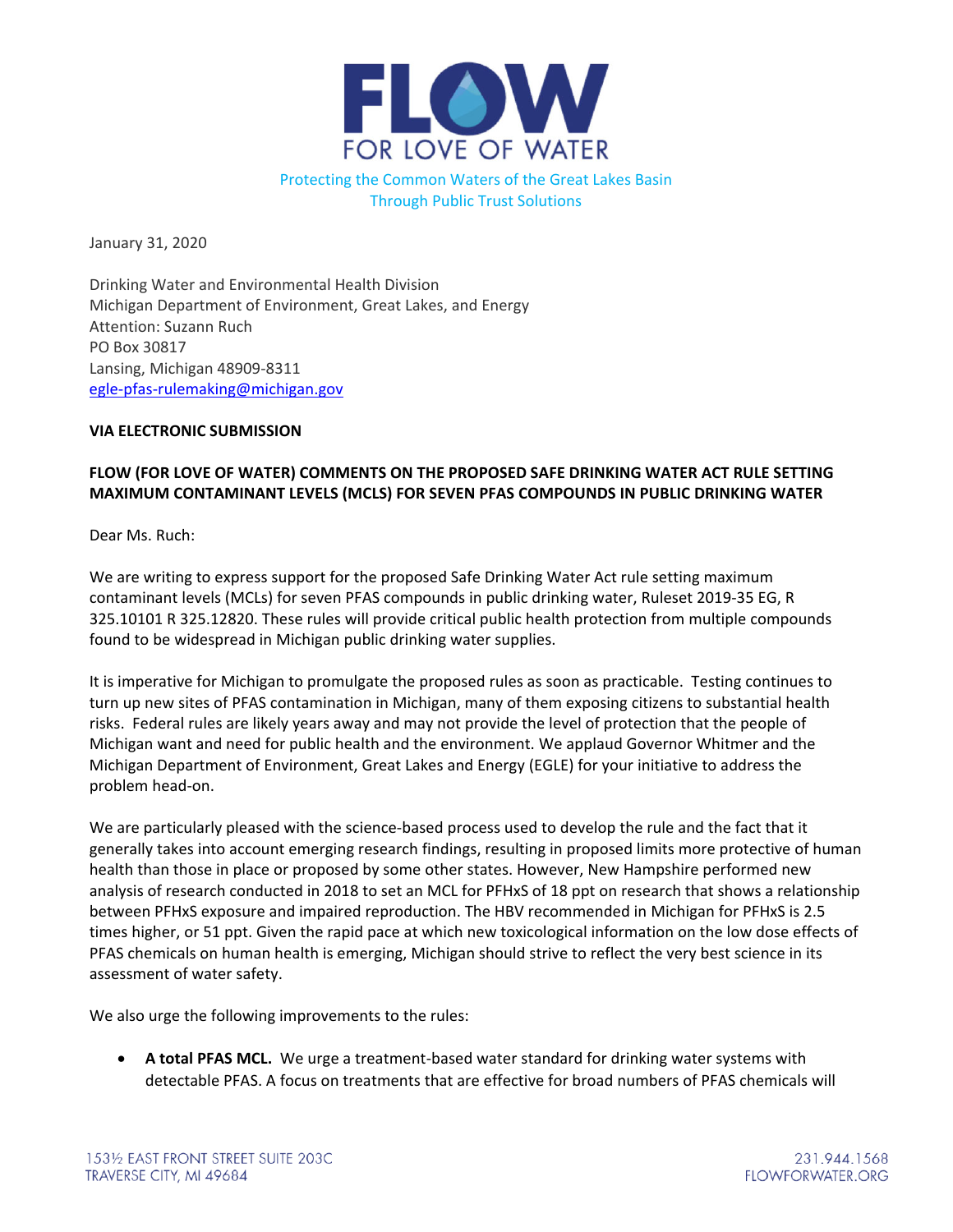have significant co-benefits of reducing the bulk of unclassified PFAS chemicals, which include precursors to PFOS, PFOA and other PFAS chemicals with individual health‐based values.

 **Class‐based regulation.** The proposed values for individual PFAS chemicals are not protective against the likelihood of additive effects from multiple PFAS. Michigan water testing confirms that when water is contaminated with PFAS, people are nearly always ingesting multiple chemicals. PFAS chemicals, including newer generation PFBS and GenX, share many of the same toxicity endpoints, including harm to the liver, thyroid, and kidney. The state should set group values, at minimum for all the carboxylic acids (PFOA, PFNA, PFHxA, Genx) and a separate combined HBV for all the sulfonic acids (PFOS, PFHxS, PFBS) on their list.

In addition to setting numeric standards for individual compounds of PFAS, the state should set a cumulative limit. A cumulative limit would create a level of protection for residents exposed to multiple PFAS chemicals at a time.

- **Require a health review in two years.** The state is moving forward with setting drinking water standards for seven PFAS compounds. While a step in the right direction, that approach leaves thousands of PFAS compounds unregulated. The science on the risk and toxicity of PFAS chemicals is rapidly developing; standards set today could quickly become out of date as new research on toxicity comes in. To ensure Michigan remains ahead of the curve and maintains science‐based standards that are protective of public health, the state should conduct a health review two years after the PFAS drinking water standards go into effect. This requirement should be written into the PFAS drinking water rules.
- **Conduct at least three years of quarterly sampling.** We do not know enough about how PFAS moves in the environment or if there are seasonal changes to discharges of PFAS to be able to set reduced sampling frequencies. The current rule requires some quarterly sampling, but also allows water plants to reduce in some cases to sampling every six months or only once a year. At a minimum, given the unknowns, all water systems should test quarterly for three years. That will give the state a solid baseline of knowledge to know when PFAS may or may not spike and which supplies are most at risk of exposure. From there the state can better establish a reduced sampling frequency process.
- **Protect fetuses, infants and children.** Fetuses and infants have greater exposure to PFAS than adults, and are also more sensitive to the effects of these contaminants. Almost all fetuses and infants will have some degree of exposure, including exposure as fetuses during pregnancy through placental transfer. For infants, exposure may be further elevated due to ingestion of contaminated breastmilk (a result of the mothers' ingestion of contaminated water and other sources) or infant formula prepared with contaminated drinking water.

Levels of PFOA and PFOS in breast milk are much higher than what is typically found in drinking water, as PFOA and PFOS bioaccumulate in the body and are then transferred into the breast milk. Moreover, since infants consume approximately five times more water per body weight than adults, their exposure is likely higher than adults regardless of whether they are breastfed or are fed infant formula prepared with PFAS‐ contaminated drinking water. Infant blood serum levels of PFAS are often the highest of any age group in studies that compare people in multiple stages of life.

Compounding the issue of increased exposure, fetuses, infants, and children are also more vulnerable

FLOW | 2